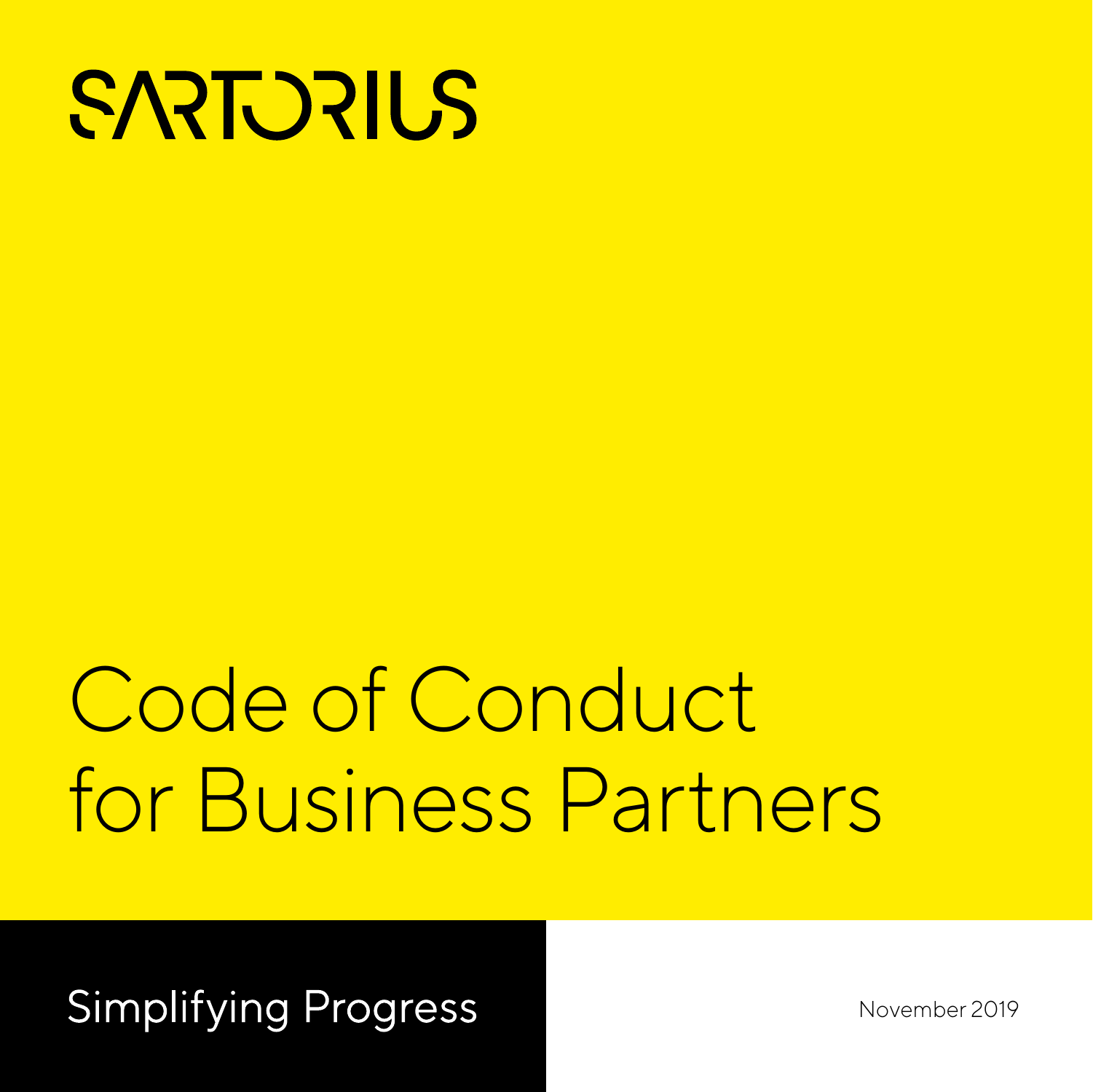### Our Code of Conduct for Business Partners

For Sartorius, sustainability means operating responsibility over the long term – with respect to our customers, investors, and business partners, our employees and society, as well as to natural resources.

We are a signatory of the United Nations Global Compact and are committed to implementing the Ten Principles of the Global Compact in the areas of human rights, labor, environment, and anticorruption. Sartorius respects and supports the implementation of the values of the International Charter of Human Rights, particularly the Universal Declaration of Human Rights, the OECD Guidelines for Multinational Enterprises, and the International Labor Organization (ILO) Declaration on Fundamental Principles and Rights at Work. We expect our business partners

and especially our suppliers to act in a similar way. Our aim in drawing up this Code of Conduct is therefore to help create a common understanding of how these principles must be implemented in everyday working life.

Compliance with the principles formulated in this Code of Conduct for Business Partners (hereinafter referred to as the "Code of Conduct") has an influence on the business relationship between Sartorius and the business partner and is an integral part of our evaluation and selection of suppliers, for example. "Business partner" includes, but is not limited to, suppliers, vendors, service providers, dealers, contract partners, sales representatives, brokers, advisors and their staff, agents and representatives.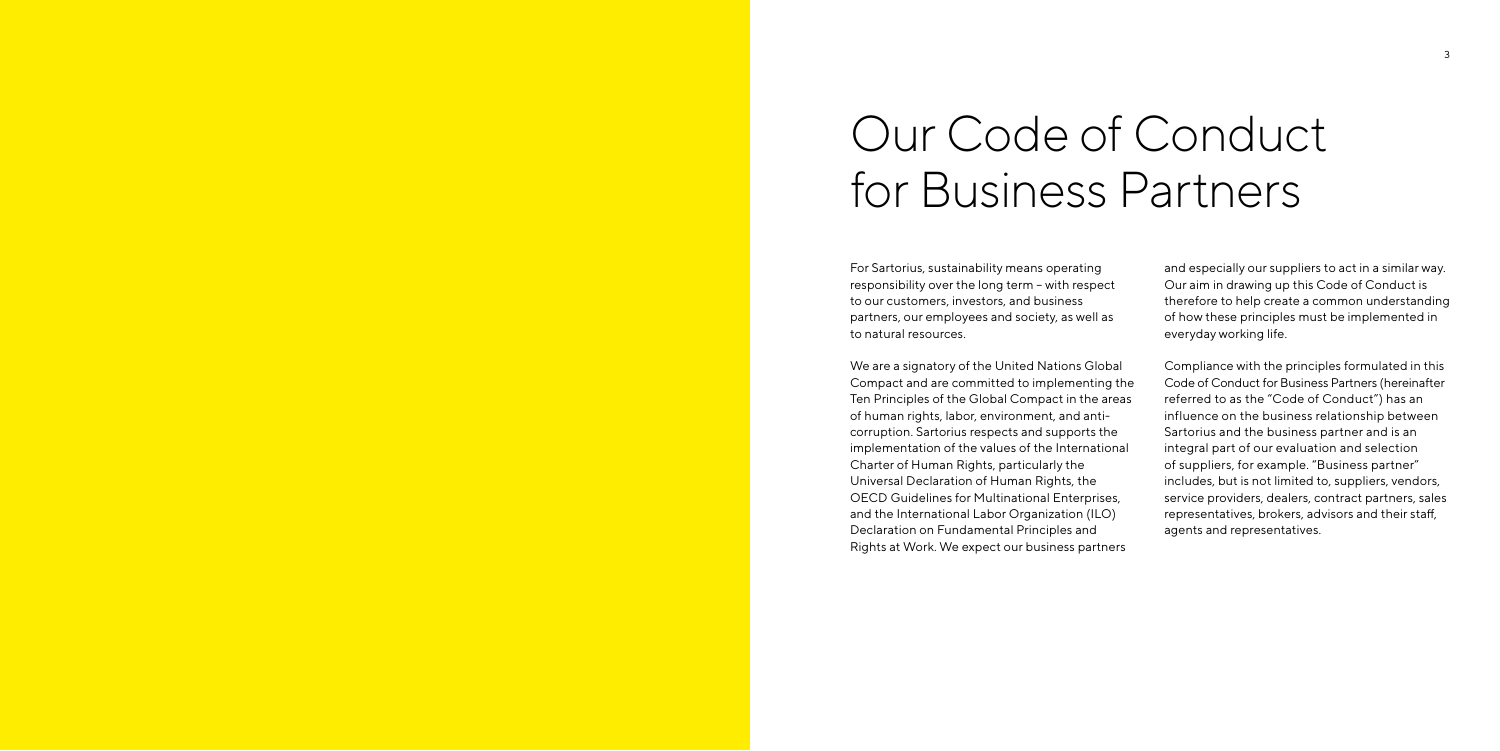### 1. Work

#### Fair Treatment and Equal **Opportunities**

### Freely Chosen Employment

### Prohibition of Child Labor

#### Working Hours, Remuneration, and Other Benefits

#### The Right to Collective Bargaining and Freedom of Association

Sartorius respects the right to free choice of employment. We do not tolerate forced labor, involuntary prison labor or any other unlawfully obligation of workers, any form of slave labor, serfdom, bonded labor or human trafficking in our value chain. Consequently, employees are free to terminate their employment relationship subject to the applicable period of notice. Any coercive measures such as withholding passports, other identity documents or work permits are not permitted.

Child labor and any form of exploitation of children are prohibited at Sartorius and in our value chain. The definition of child labor is based on the principles of the United Nations

Our business partners shall provide a working environment in which employees are treated fairly and without discrimination and inhumane treatment or threats of inhumane treatment are not tolerated. We do not accept physical punishment, psychological or physical duress, threats, insults or coercion, including (sexual) harassment and (sexual) abuse.

We expect our business partners to promote equal opportunities and equal treatment of employees and prevent discriminatory behavior. Particularly in hiring and employing human resources, business partners shall not We expect the legal regulations in force and the ILO standards on working hours to be complied with in our supply chain. The remuneration paid must be in accordance with the laws in force as well as the legal minimum wage and industry standards. The same applies to overtime and compensation for hours worked in excess of contract as well as to other stipulated employee benefits. We expect employees to be offered fair, competitive remuneration and equal pay for work of equal value. Employees shall be regularly informed about the calculation of their remuneration in a comprehensible form. Remuneration shall be paid at regular intervals and may not be unlawfully withheld as a disciplinary or punitive measure.

Our business partners shall respect the right of all employees to form and join unions and worker representative groups and to bargain collectively in accordance with the laws in force. Employees who are members of a union or of a worker representative group shall neither be treated preferentially nor be disadvantaged.

Global Compact and the International Labor Organization (ILO). If a local law prescribes a higher legal minimum age for workers or longer compulsory schooling, the higher age shall apply. The special need to protect young employees is respected.

disadvantage, treat preferentially or exclude anyone based on gender, ethnic origin, skin color, ideology, religion, age, disability, appearance, sexual preferences and identity, origin, political opinion or marital status.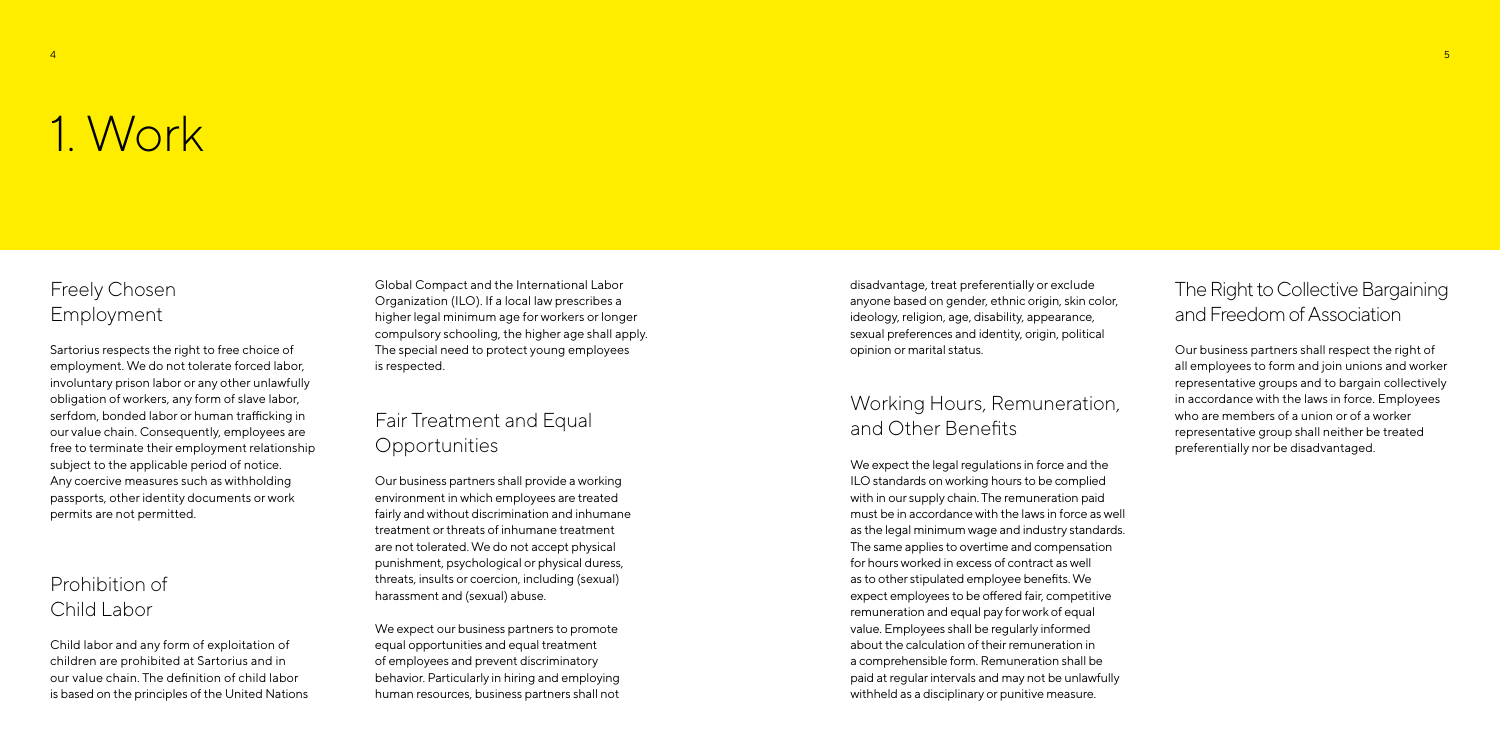6



### 2. Health and Safety in the Workplace

#### Health and Safety **Precautions**

#### Information and Training

### Operation and Maintenance

Our business partners shall ensure a safe working environment at all their production sites without endangering the health of their employees. A health and safety management system that complies with the relevant legal regulations shall be implemented.

All mechanical, chemical, and biological hazards in the workplace as well as risks arising from use of the infrastructure shall be identified, assessed, and documented. Appropriate measures must be taken to protect employees. These documented plans shall be reviewed at regular intervals and updated as needed.

Safety information on all identified hazards shall be furnished to the relevant employees. Obligatory training courses tailored to the hazards involved in the employees' work shall be given and documented.

Our business partners shall have the necessary processes in place and resources available to ensure adequate maintenance of all equipment and its safe operation.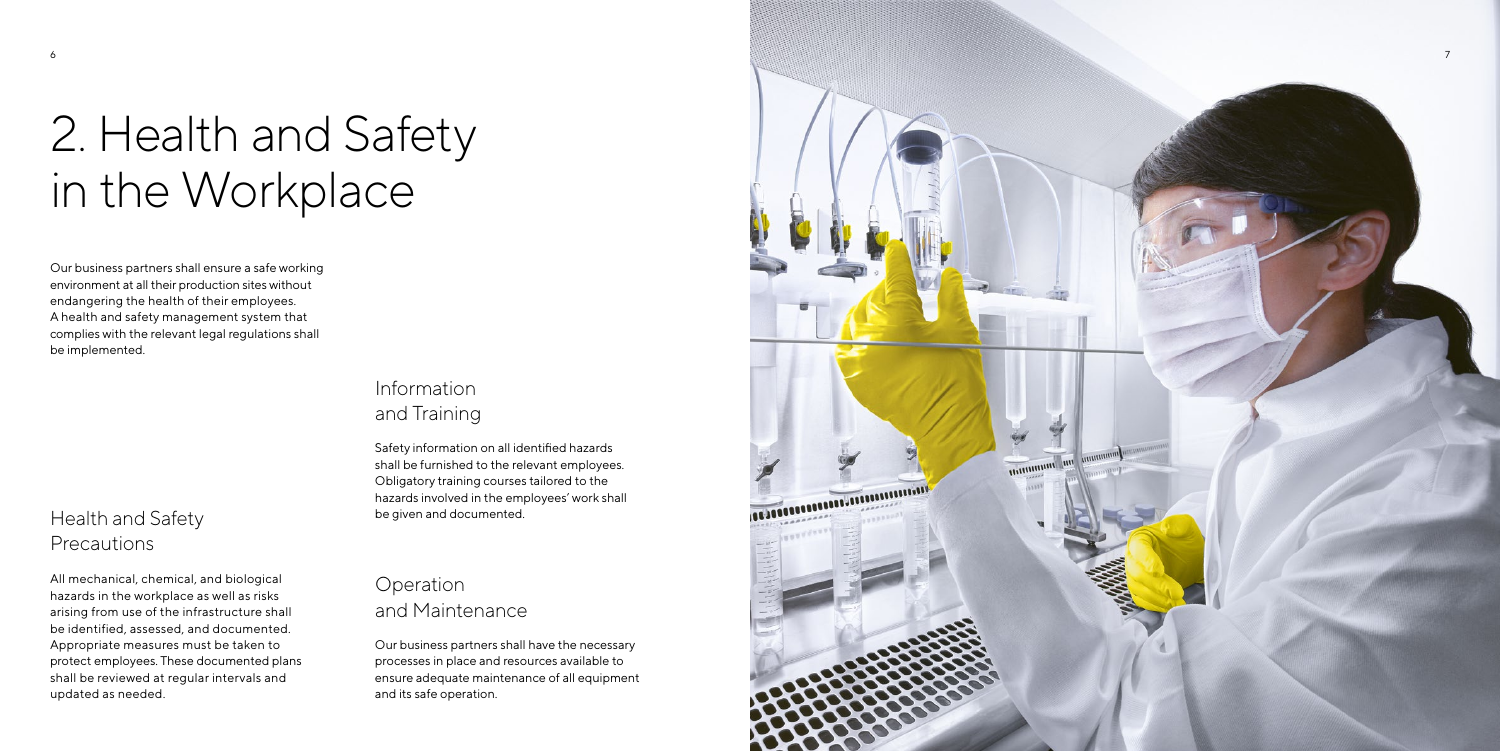

## 3. Environment

#### Waste, Waste Water, Emissions

Measures shall be implemented and documented at all of our business partners' production sites so as to minimize the impact of business activities on the environment by reducing or avoiding emissions, conserving natural resources, minimizing the use of hazardous substances, and avoiding or recycling waste wherever possible. Persons with responsibility for environmental issues shall be designated who will establish, implement and further develop the company's environmental position. A corresponding environmental management system shall be implemented to ensure compliance with national laws and regulations.

#### **Compliance**

Our business partners are bound to comply with all laws in force, environmental regulations, and recommendations for environmental protection. All required environmental permits, registrations, and licenses must have been obtained and the associated requirements must be met. Environmental reporting shall comply with the relevant legal and regulatory requirements.

Our business partners have systems in place to ensure safe, appropriate management of emissions, waste, and waste water, particularly with regard to disposal, transportation, storage, and recycling. Waste, waste water or emissions that could have a negative impact on human health or the environment shall be appropriately handled, collected, controlled, and treated prior to disposal, release or return to the environment. Waste water disposal shall be carried out by authorized plants. Traceability of the waste water disposal shall be guaranteed. A contingency plan with appropriate processes and trained personnel shall be in place so that suitable steps can be taken to avert danger in the event of a threat to the environment and groundwater.

Energy-related services, including energy efficiency, energy use, and energy consumption, must be continuously improved through appropriate energy management and conscious action as well as by raising awareness among employees.

#### Energy **Product Stewardship**

Product stewardship means complying with the legal and normative requirements for the product and defining and communicating the requirements for handling the product. In addition, our business partners are committed to the use and development of climate-friendly products.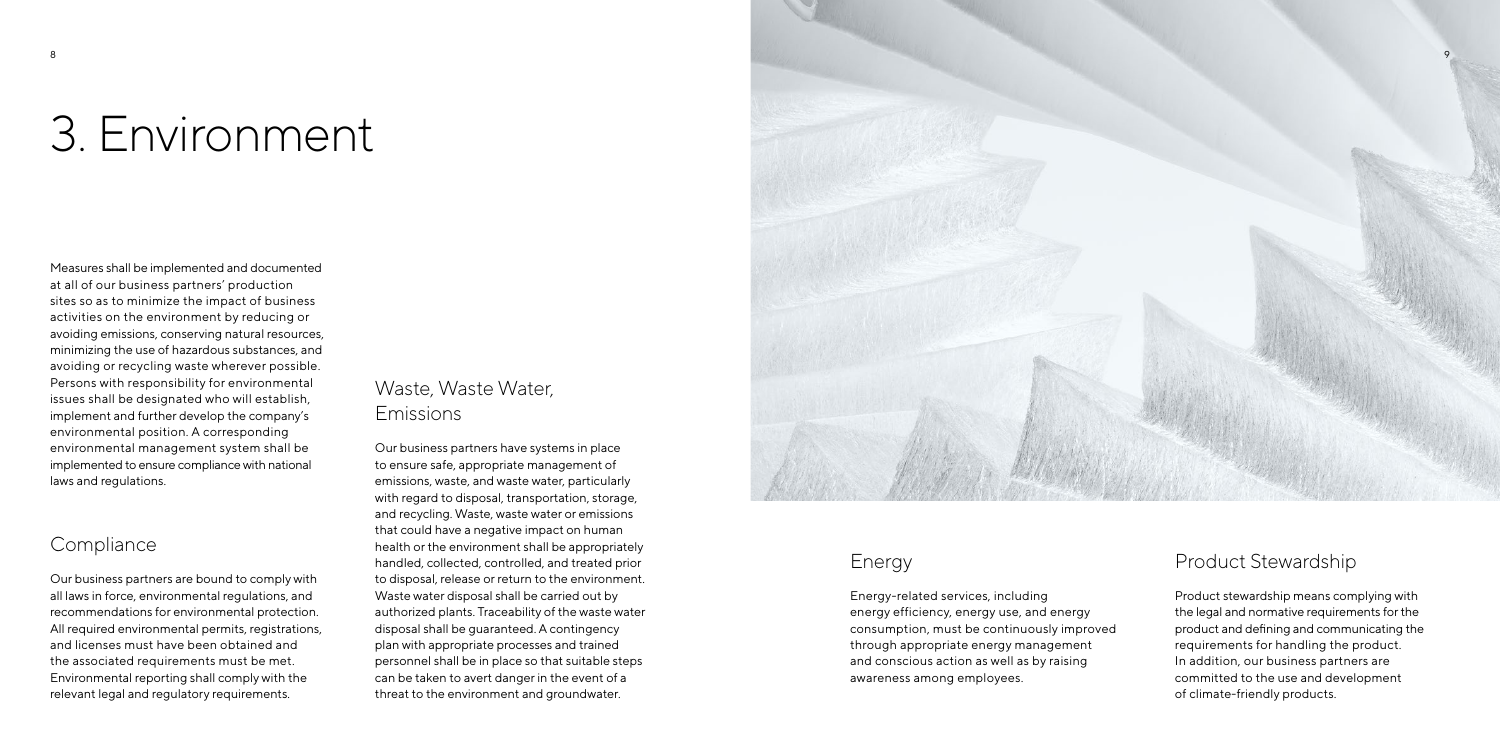### 4. Ethics



#### Business Integrity

#### Fair Competition

#### Confidential Information, Intellectual Property, Data Protection

Compliance with the rule of law is a given for us. Accordingly, we expect our business partners to comply with the legal framework and other general conditions applicable to them.

All forms of corruption, bribery, extortion, embezzlement, and money laundering are prohibited and must not be practiced or tolerated by the business partner. Our business partners may not promise, grant, offer, accept or demand any unlawful advantages or benefits, particularly in business transactions with third parties or public officials, or be involved in any other unlawful attempts to influence business or government relations. They are also prohibited from making payments to or granting other advantages to an individual, a company or a public official with the objective of influencing decision-making processes. Furthermore, our business partners shall not influence Sartorius employees in their decisions to award contracts by giving them or related parties unlawful gifts.

Our business partners shall engage in fair competition and observe and uphold all antitrust laws in force. Our business partners shall ensure that they do not engage in any anticompetitive practices, which include, but are not limited to, price fixing and market sharing agreements.

Our business partners are bound to use Sartorius' intellectual property and all confidential information, including personal data collected, stored, and processed for or by Sartorius, in an appropriate and responsible manner within the scope of the applicable statutory or contractual provisions and to take all necessary protective measures in this regard to prevent its misuse, theft, fraud, unauthorized access, disclosure or modification. This also includes unauthorized disclosure and | or publication of information received from or on behalf of Sartorius. The transfer or sharing of technology or expertise must be effected in a manner that protects intellectual property rights and complies with applicable legal or contractual provisions.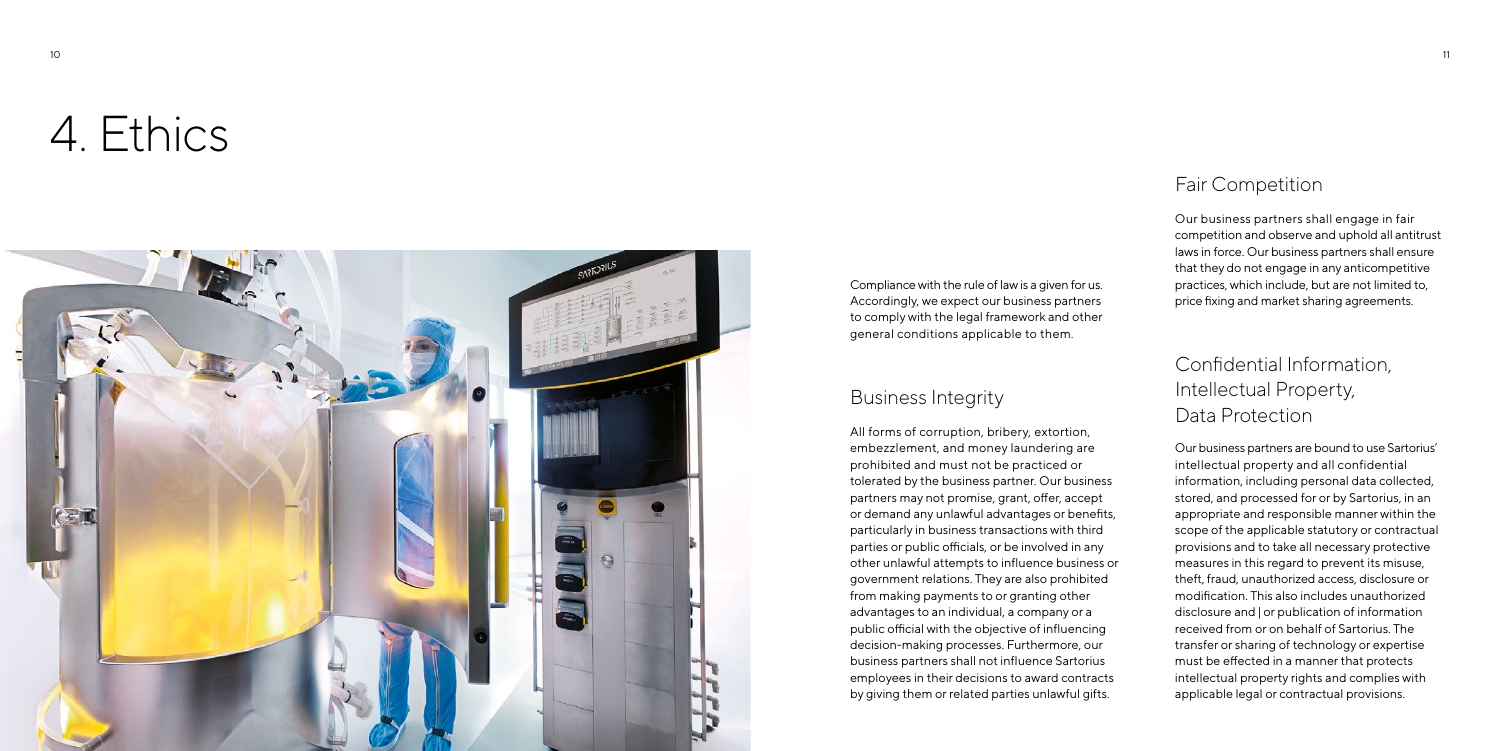#### Conflict Minerals

#### Animal Welfare

Our business partners shall guarantee responsible procurement of minerals and make every effort to ensure that no products containing metals whose base minerals or derivatives originate from a conflict region where they contribute directly or indirectly to the funding or support of armed groups or to human rights violations are supplied to Sartorius.

Animals must be treated respectfully and experiments on animals kept to an absolute minimum. Where no appropriate alternative methods are available, the number of animals needed should be kept to a minimum. In addition, the suffering and stress of the animals used must be kept to a minimum.



#### Conflicts of Interest

#### Compliance with Trade Regulations

We expect our business partners to avoid interactions with Sartorius employees or their relatives and related parties that might conflict with or appear to conflict with the interests of Sartorius. Any relationships or kinship with Sartorius employees that could constitute a conflict of interest must be disclosed.

All export and import control regulations as well as all other applicable commercial and customs regulations, particularly the laws on sanction programs and economic embargoes in force, must be complied with.

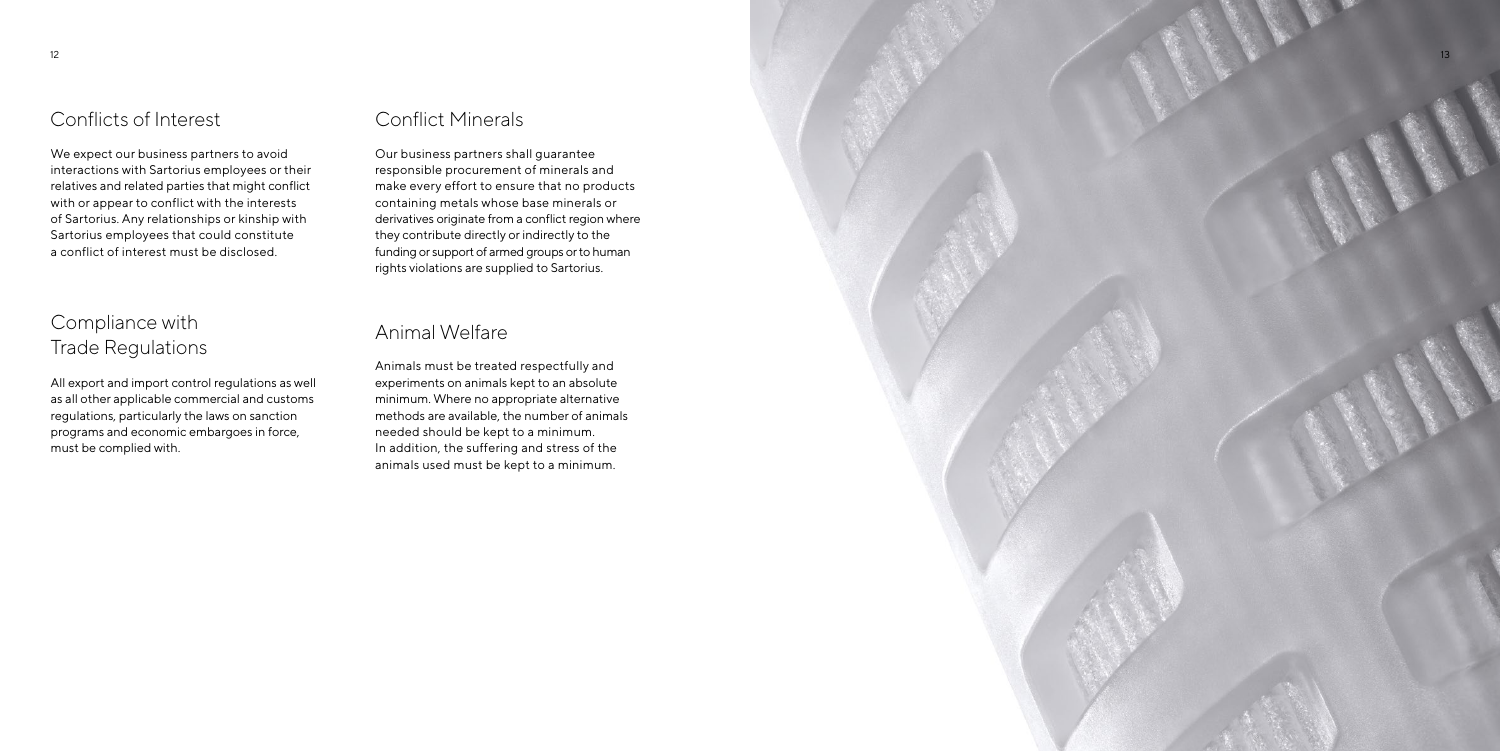### 5. General Rules of Conduct

#### **Obligation** and Responsibility

The obligation to comply with the requirements and expectations arising from this Code of Conduct shall be fulfilled, for example by allocating appropriate resources.

### Legal and Other

#### Risk Assessment and Risk Management

#### Continuous Improvement

Our business partners shall ensure that they comply with all applicable legal requirements, regulations, permits, authorizations, licenses and other regulations, generally accepted standards, and contractual arrangements.

Our business partners shall ensure the development and implementation of suitable plans for the continuity of operational processes affecting their business activities with Sartorius.

Our business partners shall take a preventive approach and encourage timely raising of awareness among their employees and business partners of possible hazards and risks. Employees and management shall attend obligatory courses and training programs tailored to their work to enable them to fulfill the requirements set forth in this Code of Conduct.

Requirements Business Continuity Compliance with the principles and requirements set forth in this Code of Conduct and other applicable laws and regulations shall be appropriate and documented in verifiable form.

#### **Training**

Processes shall be in place to identify, assess, and manage risks related to the areas identified in this Code of Conduct and ensure compliance with the applicable legal requirements.

#### **Documentation**

Our business partners shall have management systems in place to ensure compliance with the expectations set out in this Code of Conduct. Sartorius anticipates continuous improvement based on targets it has set itself as well as development of plans and implementation of measures to remedy shortcomings identified internally or externally.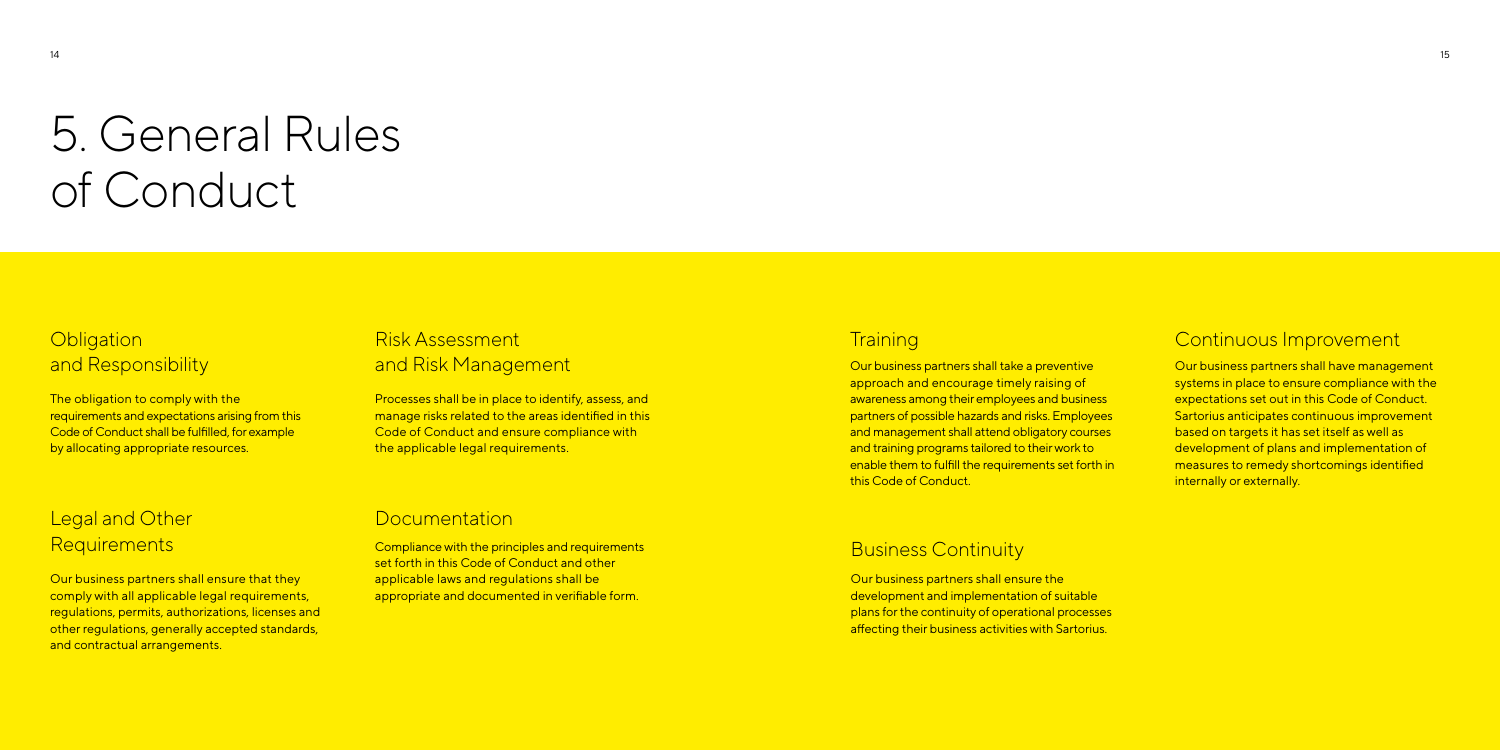

### 6. Relationship to Business Partners

#### Compliance with the Sartorius Code of Conduct

#### Verification of Compliance

#### Consequences in the Event of Non-Compliance

We expect our business partners to act in accordance with the principles and requirements set forth in this Code of Conduct that are applicable to them. Our business partners must ensure that their affiliates also acknowledge and comply with these principles and requirements. Our business partners shall ensure that they also have their own suppliers, subcontractors, service providers, and business partners submit letters of commitment that obligate them to observe the principles and minimum standards described in this Code of Conduct.

Sartorius reserves the right to verify compliance with the principles and requirements set forth in this Code of Conduct at regular intervals at the business partner's premises either itself or through a third party commissioned by Sartorius. This includes, in particular, the right to carry out on-site inspections at the business partner's premises. If requested to do so, our business partners shall furnish all necessary documents demonstrating compliance with this Code of Conduct.

Our business partners must notify Sartorius as soon as they become aware of violations of the principles and requirements set forth in this Code of Conduct, and it is expected that our business partners take appropriate corrective action. If Sartorius suspects non-compliance with this Code of Conduct, it reserves the right to request information about the relevant circumstances from the business partner. If it has been proven that a business partner violated this Code of Conduct and failed to take appropriate corrective action within a reasonable period of time, Sartorius reserves the right to take appropriate legal action, in particular to terminate the contractual relationship with the business partner immediately without notice.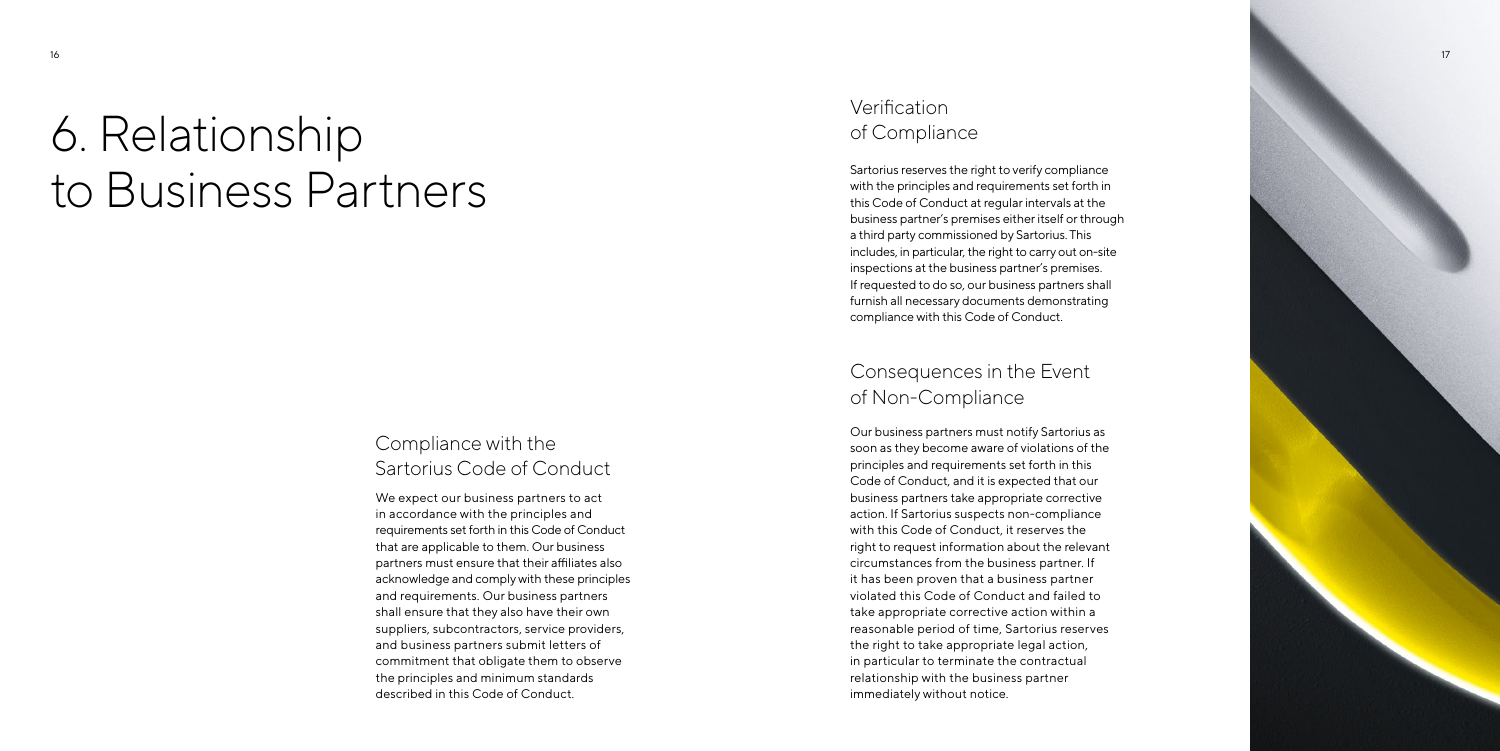### 7. Raising Concerns



Our business partners shall provide communication channels for confidential reporting of possible unlawful behavior. Where reports have been submitted, the necessary investigations shall be conducted and appropriate corrective action taken as required. If a business partner establishes that

a Sartorius employee or a person commissioned by Sartorius is in violation of the laws in force or the principles of this Code of Conduct, the business partner is encouraged to report this to Sartorius immediately. Contact details are available on the Sartorius home page at sartorius.com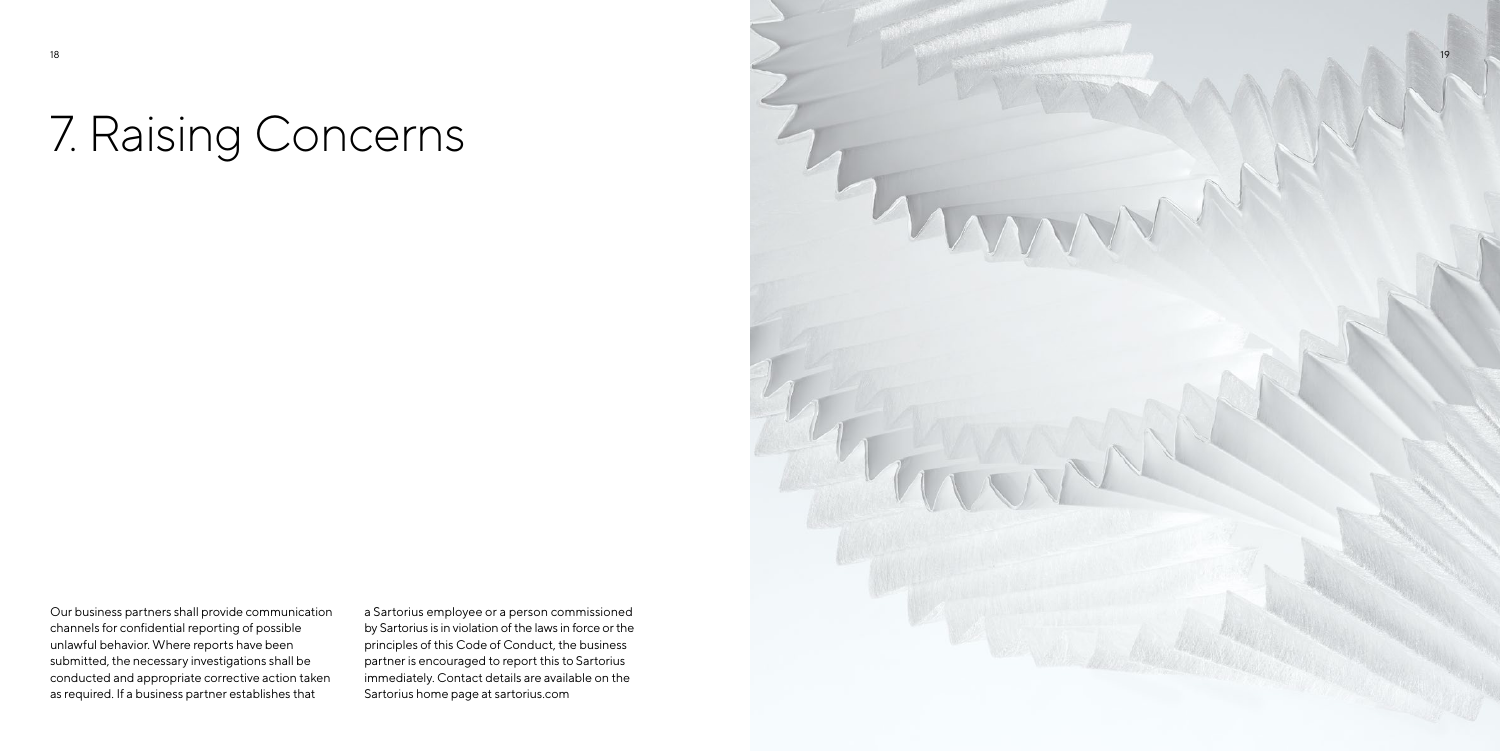## Page for signature

By signing this document, I confirm that I have read this Code of Conduct<br>for Business Partners and agree to comply with this Code and undertake to implement the necessary guidelines and processes.

| Full Legal Company Name |  |  |
|-------------------------|--|--|
|-------------------------|--|--|

Company Address

Name of Signatory

Job Title

Place, Date

Signature